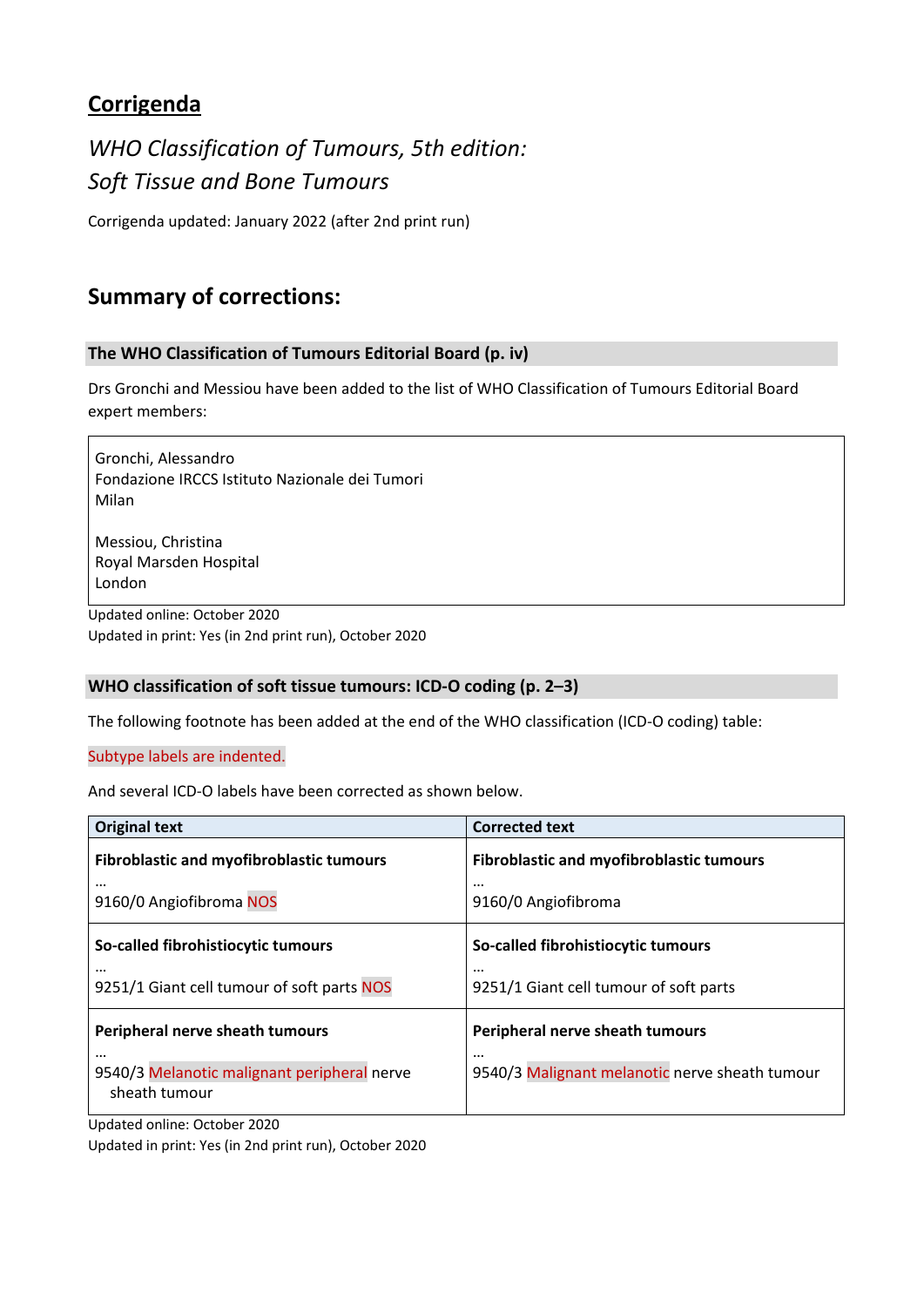# **Myositis ossificans and fibro‐osseous pseudotumour of digits (p. 54)**

Text that had accidentally been deleted from this page during the layout process for print has been added back to this section.

A corrected, printable version of page 54 is included at the end of the PDF version of this corrigenda document (https://publications.iarc.fr/588).

| <b>Original text</b>                                                                 | <b>Corrected text</b>                                                                                                                                                                                                                                                                                                                                                                                                                                                                                                                                                                                                                                                                                                                                                                                                                                                                                                                                                                                                                                                                                                                     |
|--------------------------------------------------------------------------------------|-------------------------------------------------------------------------------------------------------------------------------------------------------------------------------------------------------------------------------------------------------------------------------------------------------------------------------------------------------------------------------------------------------------------------------------------------------------------------------------------------------------------------------------------------------------------------------------------------------------------------------------------------------------------------------------------------------------------------------------------------------------------------------------------------------------------------------------------------------------------------------------------------------------------------------------------------------------------------------------------------------------------------------------------------------------------------------------------------------------------------------------------|
| is extraskeletal osteosarcoma, which lacks zonation<br>and shows malignant cytology. | <b>Etiology</b><br><b>Unknown</b>                                                                                                                                                                                                                                                                                                                                                                                                                                                                                                                                                                                                                                                                                                                                                                                                                                                                                                                                                                                                                                                                                                         |
| Cytology<br>Cytology features                                                        | <b>Pathogenesis</b><br>Most cases of myositis ossificans and FP harbour<br>the fusion COL1A1-USP6 (2980,3008,1036,260,<br>1504). USP6 fusion genes are also encountered in<br>aneurysmal bone cyst and nodular fasciitis,<br>tumours with overlapping morphology.                                                                                                                                                                                                                                                                                                                                                                                                                                                                                                                                                                                                                                                                                                                                                                                                                                                                         |
|                                                                                      | <b>Macroscopic appearance</b><br>Myositis ossificans is well delineated and ovoid, has<br>a glistening soft-tan haemorrhagic centre and a firm<br>greyish-white gritty periphery, and is 2-12 cm<br>(average: 5 cm). FP is tan/grey/pink, smaller,<br>and less well demarcated.                                                                                                                                                                                                                                                                                                                                                                                                                                                                                                                                                                                                                                                                                                                                                                                                                                                           |
|                                                                                      | <b>Histopathology</b><br>Myositis ossificans is characterized by zonal<br>architecture. Initially, it is densely cellular,<br>composed of spindle cells oriented randomly or in<br>short intersecting fascicles. The spindle cells have<br>eosinophilic cytoplasm and plump vesicular nuclei<br>with nucleoli. Normal mitoses are often numerous.<br>The stroma is vascular and myxoid and contains<br>fibrin, extravasated erythrocytes, scattered<br>lymphocytes, and osteoclast-like giant cells. Blood-<br>filled cysts may be present. Peripherally, the spindle<br>cells merge with osteoblasts that rim and populate<br>ill-defined trabeculae and sheets of unmineralized<br>woven bone, which is surrounded by well-formed<br>trabecular and cortical-type bone that remodels<br>into lamellar bone. Occasionally, the matrix<br>contains cellular hyaline cartilage or the zonal<br>architecture is not well developed (12,802,2116,<br>2335,2658,2987). The bone is randomly distributed<br>in FP. An important differential diagnosis is<br>extraskeletal osteosarcoma, which lacks zonation<br>and shows malignant cytology. |
|                                                                                      | Cytology<br>Cytology features                                                                                                                                                                                                                                                                                                                                                                                                                                                                                                                                                                                                                                                                                                                                                                                                                                                                                                                                                                                                                                                                                                             |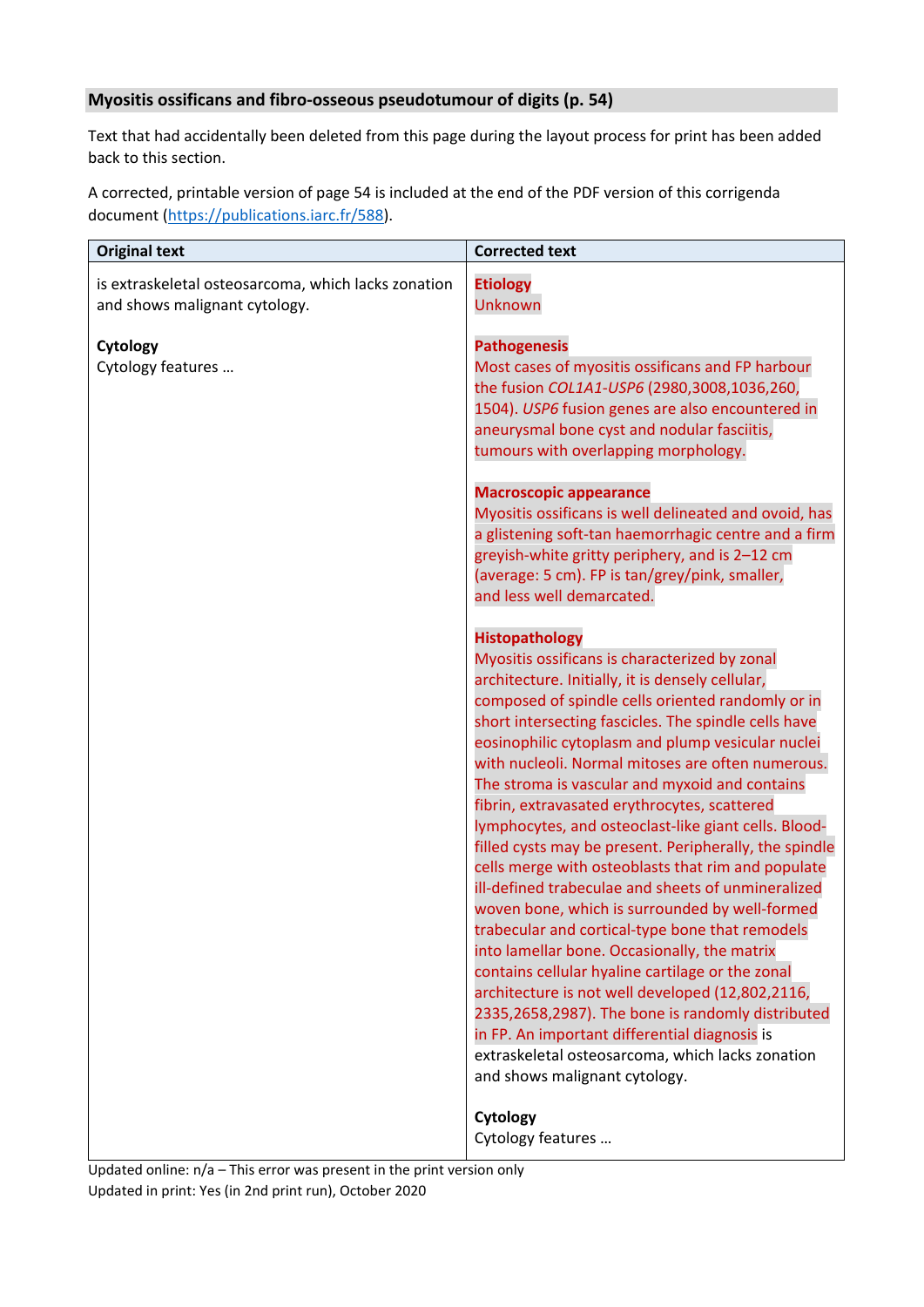# **Angiofibroma of soft tissue (p. 82)**

The ICD‐O label has been corrected as shown.

| <b>Original text</b>    | <b>Corrected text</b> |
|-------------------------|-----------------------|
| ICD-O coding            | ICD-O coding          |
| 9160/0 Angiofibroma NOS | 9160/0 Angiofibroma   |

Updated online: October 2020

Updated in print: Yes (in 2nd print run), October 2020

# **Giant cell tumour of soft tissue (p. 141)**

The ICD‐O label has been corrected as shown.

| <b>Original text</b>                       | <b>Corrected text</b>                  |
|--------------------------------------------|----------------------------------------|
| <b>ICD-O coding</b>                        | ICD-O coding                           |
| 9251/1 Giant cell tumour of soft parts NOS | 9251/1 Giant cell tumour of soft parts |

Updated online: October 2020

Updated in print: Yes (in 2nd print run), October 2020

# **Arteriovenous malformation/haemangioma (p. 147)**

Some of the content has been moved from the *Definition* subsection to later in the section as shown below.

| <b>Original text</b>                                                                                                                                                                                                                                                                                                                                                                                                                                                                                                  | <b>Corrected text</b>                                                                                                                                                                                                                  |
|-----------------------------------------------------------------------------------------------------------------------------------------------------------------------------------------------------------------------------------------------------------------------------------------------------------------------------------------------------------------------------------------------------------------------------------------------------------------------------------------------------------------------|----------------------------------------------------------------------------------------------------------------------------------------------------------------------------------------------------------------------------------------|
| <b>Definition</b><br>Arteriovenous malformation/haemangioma<br>(AVM/H) is a fast-flow, mostly congenital vascular<br>anomaly characterized by the presence of<br>arteriovenous shunts. There are two distinctive<br>forms: deep-seated and cutaneous (cirsoid<br>aneurysm or acral arteriovenous tumour). Most<br>cases of extracranial AVM/H harbour MAP2K1<br>mutations, resulting in upregulated MAP2K1<br>(MEK1) activity. When these lesions involve<br>multiple tissue planes, they are termed<br>angiomatosis. | <b>Definition</b><br>Arteriovenous malformation/haemangioma<br>(AVM/H) is a fast-flow, mostly congenital vascular<br>anomaly characterized by the presence of<br>arteriovenous shunts.                                                 |
| Subtype(s)<br><b>None</b>                                                                                                                                                                                                                                                                                                                                                                                                                                                                                             | Subtype(s)<br>Deep-seated AVM/H; cutaneous AVM/H (also called<br>cirsoid aneurysm or acral arteriovenous tumour);<br>angiomatosis (involving multiple tissue planes)                                                                   |
| <b>Etiology</b><br><b>Unknown</b>                                                                                                                                                                                                                                                                                                                                                                                                                                                                                     | <b>Etiology</b><br>Most are solitary and sporadic. Inherited lesions<br>occurring as part of the rare capillary<br>malformation-AVM syndrome are associated with<br>germline RASA1 mutations, which are probably<br>causative (3064A). |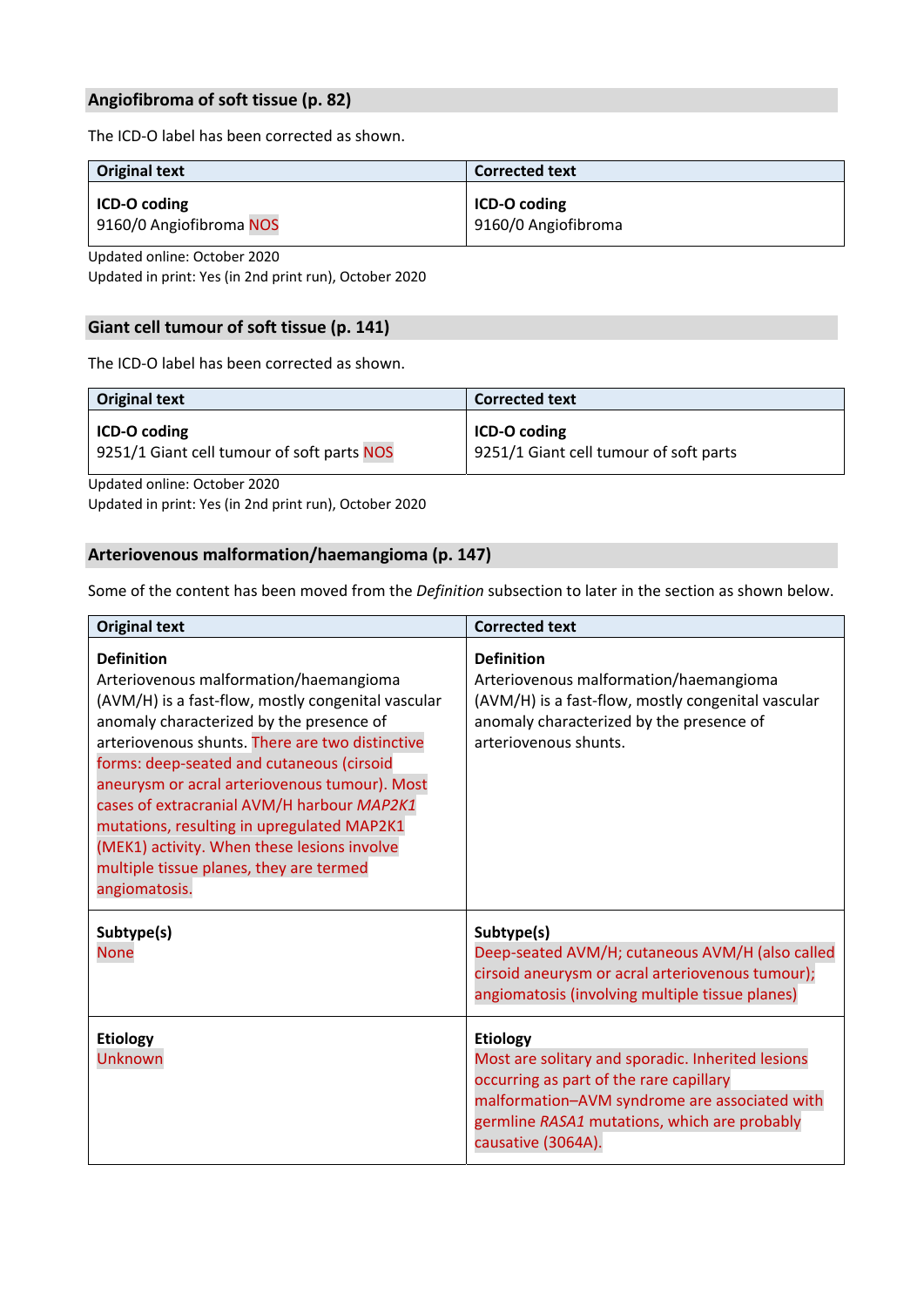| <b>Original text</b>    | <b>Corrected text</b>                                                                                                             |
|-------------------------|-----------------------------------------------------------------------------------------------------------------------------------|
| Pathogenesis<br>Unknown | Pathogenesis<br>Most cases of extracranial AVM/H harbour MAP2K1<br>mutations, resulting in upregulated MAP2K1<br>(MEK1) activity. |

# **Reference cited above:**

**3064A.** Thiex R, Mulliken JB, Revencu N, et al. A novel association between RASA1 mutations and spinal arteriovenous anomalies. AJNR Am J Neuroradiol. 2010 Apr;31(4):775–9. PMID: {20007727}

Updated online: October 2020 Updated in print: Yes (in 2nd print run), October 2020

# **Pseudomyogenic haemangioendothelioma (p. 169)**

The text has been corrected as shown.

| <b>Original text</b>                                                                         | <b>Corrected text</b>                                                                             |
|----------------------------------------------------------------------------------------------|---------------------------------------------------------------------------------------------------|
| <b>Related terminology</b><br>Acceptable: epithelioid sarcoma-like<br>haemangioendothelioma. | <b>Related terminology</b><br>Not recommended: epithelioid sarcoma-like<br>haemangioendothelioma. |
| Undeted online: Ostaber 2020                                                                 |                                                                                                   |

Updated online: October 2020 Updated in print: Yes (in 2nd print run), October 2020

### **Embryonal rhabdomyosarcoma (p. 201)**

The text has been corrected as shown.

| <b>Original text</b>                    | <b>Corrected text</b>                  |
|-----------------------------------------|----------------------------------------|
| Subtype(s)                              | Subtype(s)                             |
| Embryonal rhabdomyosarcoma, pleomorphic | Embryonal rhabdomyosarcoma, anaplastic |

Updated online: October 2020

Updated in print: Yes (in 2nd print run), October 2020

### **Schwannoma (p. 226)**

The text has been corrected as shown.

| <b>Original text</b>       | <b>Corrected text</b>          |
|----------------------------|--------------------------------|
| <b>Related terminology</b> | <b>Related terminology</b>     |
| Acceptable: neurilemmoma.  | Not recommended: neurilemmoma. |

Updated online: October 2020

Updated in print: Yes (in 2nd print run), October 2020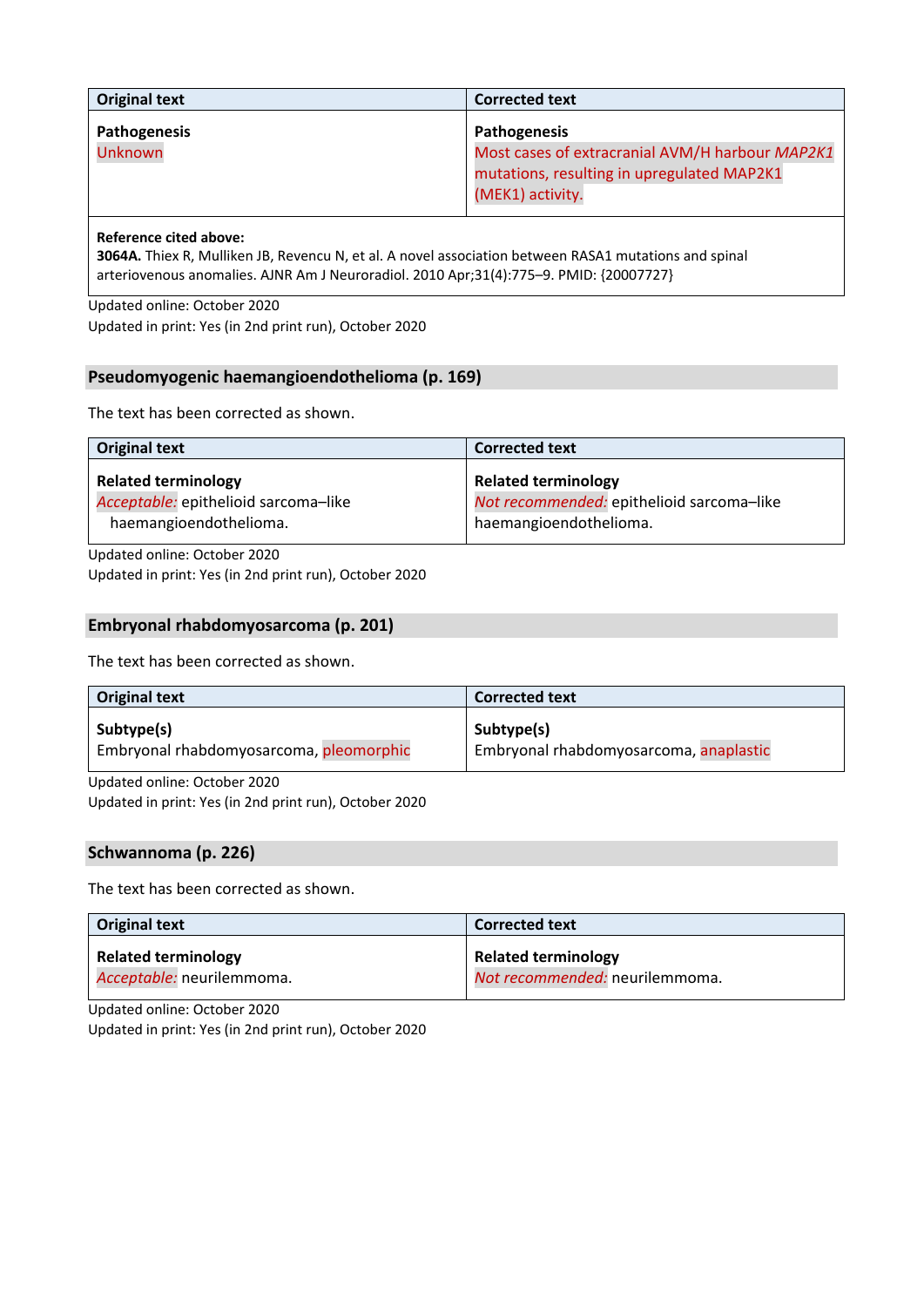# **Malignant peripheral nerve sheath tumour (p. 256)**

In Table 1.04 (Table #5193 online), in the row for ANNUBP (atypical neurofibromatous neoplasm of uncertain biological potential), the proposed definition has been corrected as shown, in order to provide a lower limit as well as an upper limit.

| <b>Original text</b>                                                                                                                                                                                                                                                            | <b>Corrected text</b>                                                                                                                                                                                                                                                                                                                                                                |
|---------------------------------------------------------------------------------------------------------------------------------------------------------------------------------------------------------------------------------------------------------------------------------|--------------------------------------------------------------------------------------------------------------------------------------------------------------------------------------------------------------------------------------------------------------------------------------------------------------------------------------------------------------------------------------|
| <b>ANNUBP: Proposed definition</b><br>Schwann cell neoplasm with $\geq 2$ of the following<br>4 features: cytological atypia, loss of neurofibroma<br>architecture, hypercellularity, and<br>< 1.5 mitoses/mm <sup>2</sup> (< 3 mitotic figures per<br>$10$ HPFs <sup>a</sup> ) | <b>ANNUBP: Proposed definition</b><br>Schwann cell neoplasm with $\geq 2$ of the following<br>4 features: cytological atypia, loss of neurofibroma<br>architecture, hypercellularity, and a mitotic count<br>of > 0.2 mitoses/mm <sup>2</sup> (> 1 mitotic figure per<br>50 HPFs <sup>a</sup> ) and < 1.5 mitoses/mm <sup>2</sup> (< 3 mitotic<br>figures per 10 HPFs <sup>a</sup> ) |

Updated online: Update pending Updated in print: No (pending next print run)

# **Malignant melanotic nerve sheath tumour (p. 258)**

The ICD‐O label has been corrected as shown.

| <b>Original text</b>                                                         | <b>Corrected text</b>                                          |
|------------------------------------------------------------------------------|----------------------------------------------------------------|
| ICD-O coding<br>9540/3 Melanotic malignant peripheral nerve<br>sheath tumour | ICD-O coding<br>9540/3 Malignant melanotic nerve sheath tumour |

Updated online: October 2020

Updated in print: Yes (in 2nd print run), October 2020

### **WHO classification of bone tumours: ICD‐O coding (p. 338)**

The following footnote has been added at the end of the WHO classification (ICD‐O coding) table:

### Subtype labels are indented.

And several ICD‐O labels have been corrected as shown below.

| <b>Original text</b>                 | <b>Corrected text</b>                |
|--------------------------------------|--------------------------------------|
| <b>Chondrogenic tumours</b>          | <b>Chondrogenic tumours</b>          |
| $\cdots$                             | $\cdots$                             |
| 9220/1 Chondromatosis NOS            | 9220/1 Synovial chondromatosis       |
| <b>Osteogenic tumours</b>            | <b>Osteogenic tumours</b>            |
| Benign                               | Benign                               |
| 9180/0 Osteoma NOS                   | 9180/0 Osteoma                       |
| 9191/0 Osteoid osteoma NOS           | 9191/0 Osteoid osteoma               |
| Osteoclastic giant cell-rich tumours | Osteoclastic giant cell-rich tumours |
| $\cdots$                             | $\cdots$                             |
| 9250/1 Giant cell tumour of bone NOS | 9250/1 Giant cell tumour of bone     |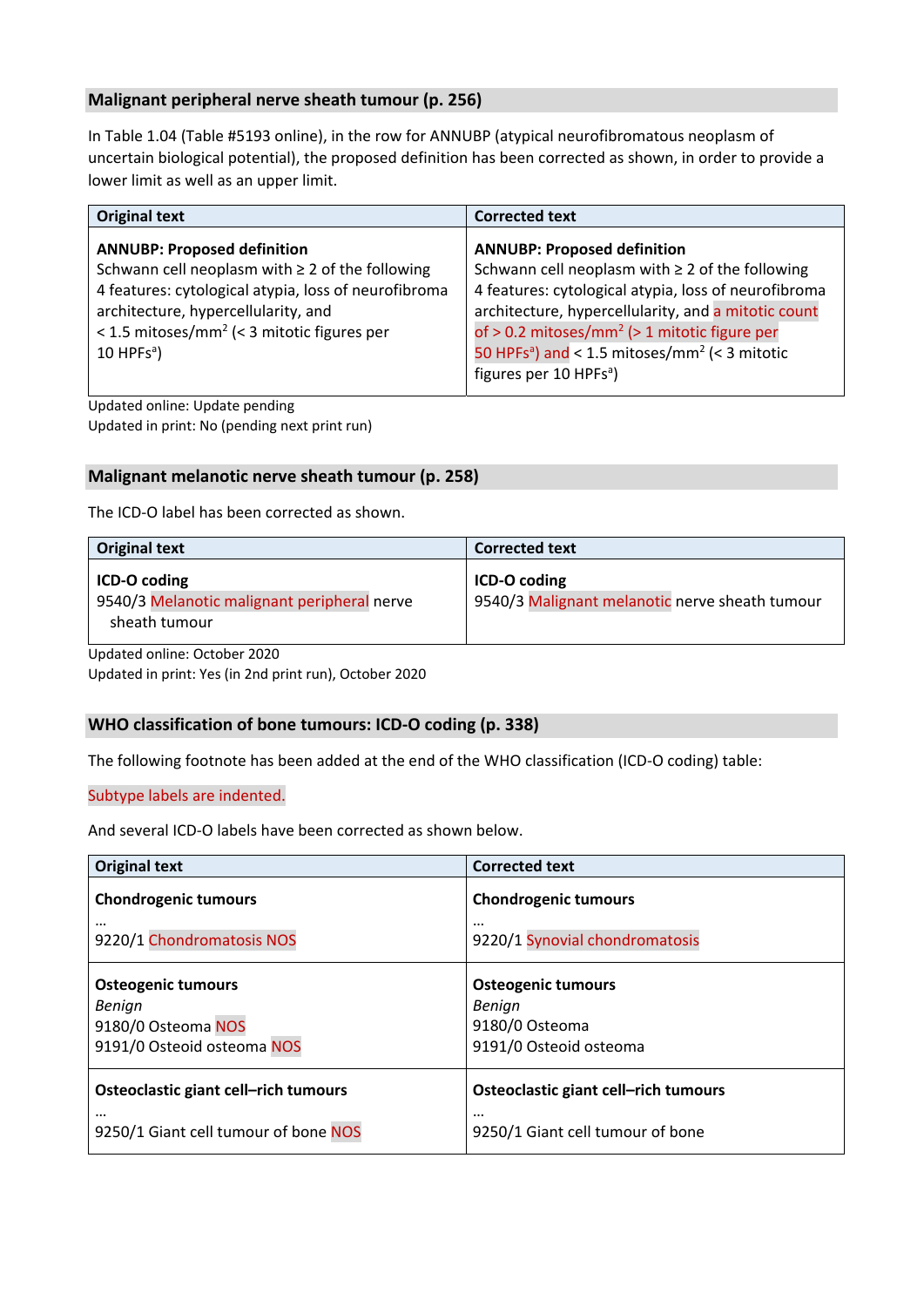| <b>Original text</b>                | <b>Corrected text</b>                      |
|-------------------------------------|--------------------------------------------|
| <b>Notochordal tumours</b>          | <b>Notochordal tumours</b>                 |
| $\cdots$<br>9370/3 Chordoma NOS     | $\cdots$<br>9370/3 Conventional chordoma   |
| Other mesenchymal tumours of bone   | Other mesenchymal tumours of bone          |
| $\cdots$<br>8990/1 Mesenchymoma NOS | <br>8990/1 Fibrocartilaginous mesenchymoma |

Updated online: October 2020

Updated in print: Yes (in 2nd print run), October 2020

# **WHO classification of bone tumours: ICD‐O coding (p. 338)**

Under the heading "Haematopoietic neoplasms of bone", the following code has been added for Rosai– Dorfman disease.

| <b>Original text</b>                               | <b>Corrected text</b>                              |
|----------------------------------------------------|----------------------------------------------------|
| Haematopoietic neoplasms of bone                   | Haematopoietic neoplasms of bone                   |
| $\cdots$                                           | $\cdots$                                           |
| 9751/1 Langerhans cell histiocytosis NOS           | 9751/1 Langerhans cell histiocytosis NOS           |
| 9751/3 Langerhans cell histiocytosis, disseminated | 9751/3 Langerhans cell histiocytosis, disseminated |
| 9749/3 Erdheim-Chester disease                     | 9749/3 Erdheim-Chester disease                     |
| Rosai-Dorfman disease                              | 9749/3 Rosai-Dorfman disease                       |
| .                                                  |                                                    |

Updated online: Update pending Updated in print: No (pending next print run)

# **Synovial chondromatosis (p. 368)**

The ICD‐O label has been corrected as shown.

| <b>Original text</b>      | <b>Corrected text</b>          |
|---------------------------|--------------------------------|
| ICD-O coding              | ICD-O coding                   |
| 9220/1 Chondromatosis NOS | 9220/1 Synovial chondromatosis |

Updated online: October 2020

Updated in print: Yes (in 2nd print run), October 2020

### **Osteoma (p. 391)**

The ICD‐O label has been corrected as shown.

| <b>Original text</b> | <b>Corrected text</b> |
|----------------------|-----------------------|
| ICD-O coding         | ICD-O coding          |
| 9180/0 Osteoma NOS   | 9180/0 Osteoma        |

Updated online: October 2020

Updated in print: Yes (in 2nd print run), October 2020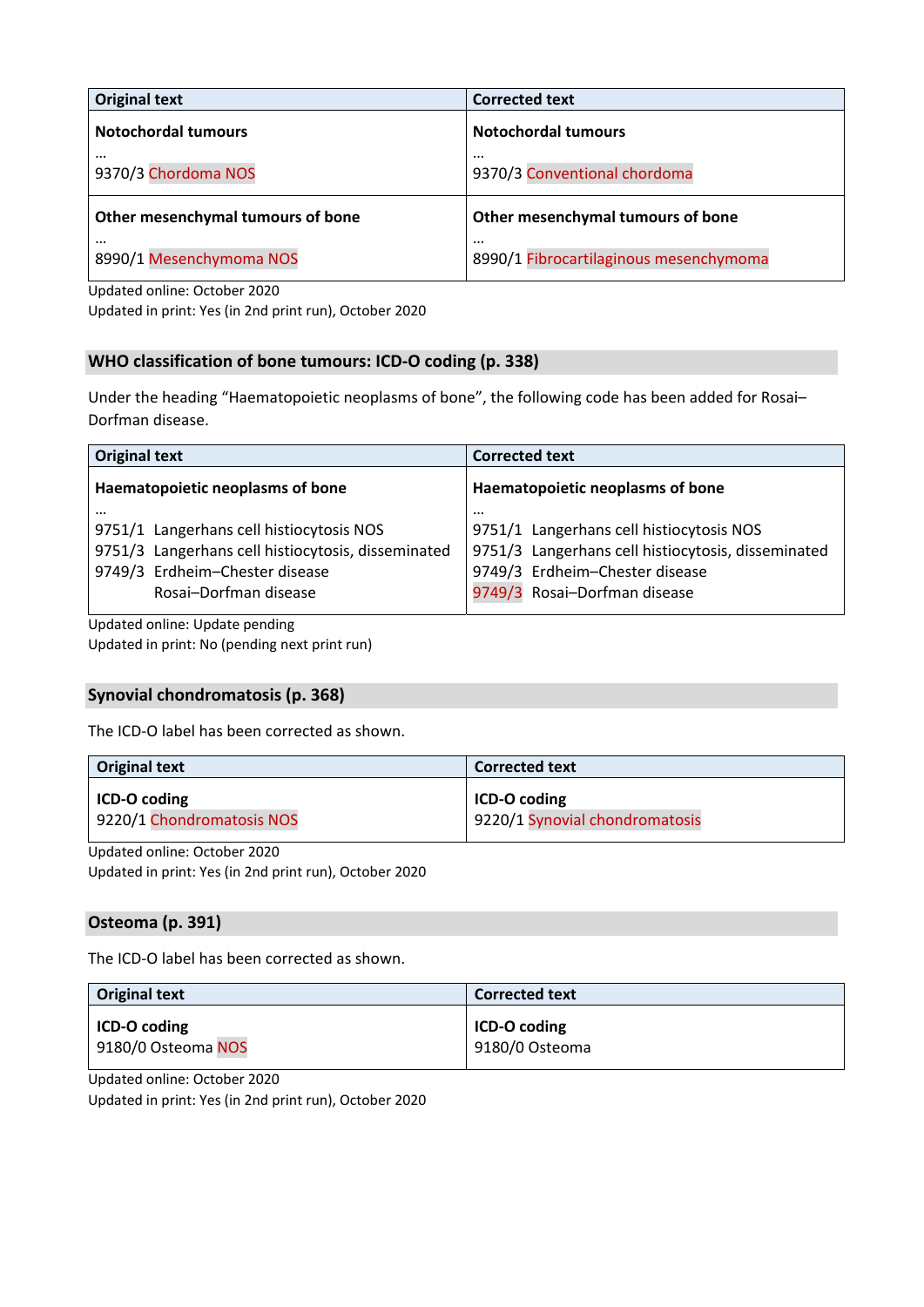# **Osteoid osteoma (p. 394)**

The ICD‐O label has been corrected as shown.

| <b>Original text</b>       | <b>Corrected text</b>  |
|----------------------------|------------------------|
| <b>ICD-O coding</b>        | <b>ICD-O coding</b>    |
| 9191/0 Osteoid osteoma NOS | 9191/0 Osteoid osteoma |

Updated online: October 2020

Updated in print: Yes (in 2nd print run), October 2020

# **Giant cell tumour of bone (p. 440)**

The ICD‐O label has been corrected as shown.

| <b>Original text</b>                 | <b>Corrected text</b>            |
|--------------------------------------|----------------------------------|
| ICD-O coding                         | ICD-O coding                     |
| 9250/1 Giant cell tumour of bone NOS | 9250/1 Giant cell tumour of bone |

Updated online: October 2020

Updated in print: Yes (in 2nd print run), October 2020

### **Conventional chordoma (p. 451)**

The ICD‐O label has been corrected as shown.

| <b>Original text</b> | <b>Corrected text</b>        |
|----------------------|------------------------------|
| <b>ICD-O coding</b>  | ICD-O coding                 |
| 9370/3 Chordoma NOS  | 9370/3 Conventional chordoma |

Updated online: October 2020

Updated in print: Yes (in 2nd print run), October 2020

### **Poorly differentiated chordoma (p. 456)**

The ICD‐O label has been corrected as shown.

| <b>Original text</b> | <b>Corrected text</b>                 |
|----------------------|---------------------------------------|
| ICD-O coding         | ICD-O coding                          |
| 9370/3 Chordoma NOS  | 9370/3 Poorly differentiated chordoma |

Updated online: October 2020

Updated in print: Yes (in 2nd print run), October 2020

### **Fibrocartilaginous mesenchymoma (p. 470)**

The ICD-O label has been corrected as shown.

| <b>Original text</b>    | <b>Corrected text</b>                  |
|-------------------------|----------------------------------------|
| ICD-O coding            | ICD-O coding                           |
| 8990/1 Mesenchymoma NOS | 8990/1 Fibrocartilaginous mesenchymoma |

Updated online: October 2020 Updated in print: Yes (in 2nd print run), October 2020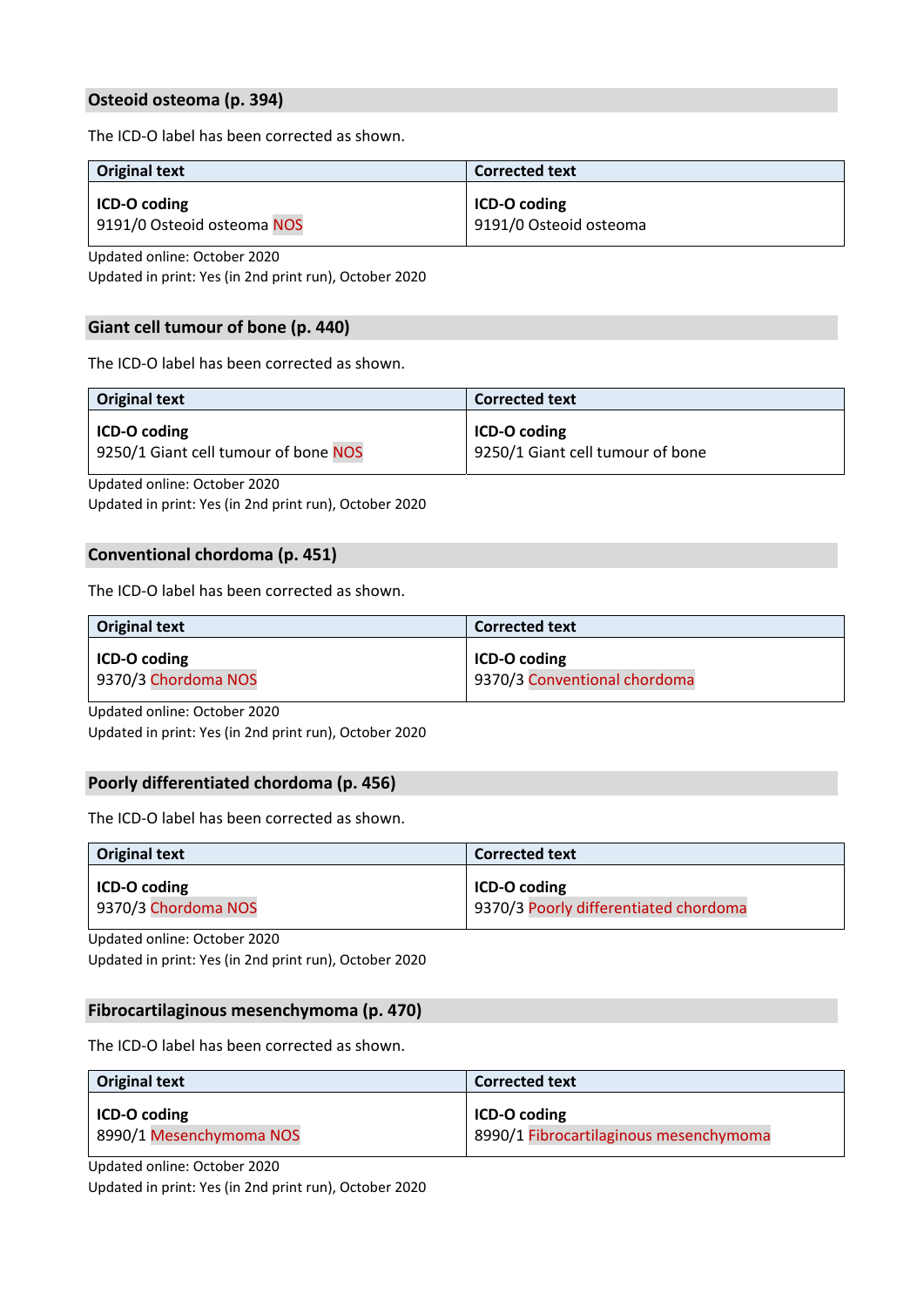# **Rosai–Dorfman disease (p. 498)**

The *ICD‐O coding* subsection has been updated as shown.

| <b>Original text</b> | <b>Corrected text</b>        |
|----------------------|------------------------------|
| ICD-O coding         | ICD-O coding                 |
| <b>None</b>          | 9749/3 Rosai-Dorfman disease |

Updated online: Update pending

Updated in print: No (pending next print run)

# **References (p. 591)**

A new reference has been added to the reference list:

**3064A.** Thiex R, Mulliken JB, Revencu N, et al. A novel association between RASA1 mutations and spinal arteriovenous anomalies. AJNR Am J Neuroradiol. 2010 Apr;31(4):775–9. PMID:20007727

Updated online: n/a – A standalone reference list is currently not included in WHO Classification of Tumours Online Updated in print: Yes (in 2nd print run), October 2020